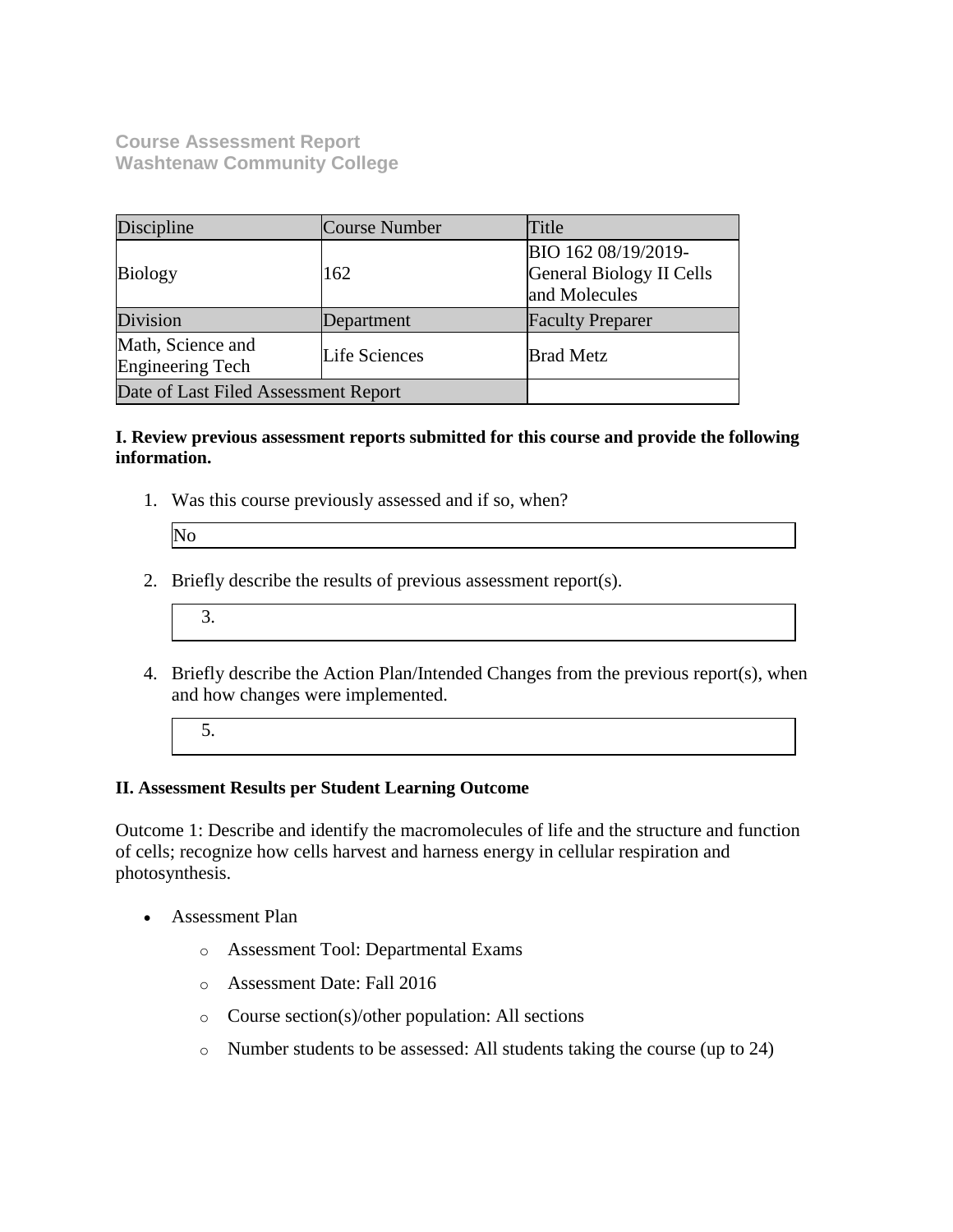- $\circ$  How the assessment will be scored: Item analysis of selected exam questions. Any essay and/or short answer questions will be scored using a departmentally-developed rubric.
- o Standard of success to be used for this assessment: Seventy percent of students will score an overall average score of 70% or better on each assessment question.
- o Who will score and analyze the data: Appropriate life science faculty will assess the data after student names have been removed or blacked out.
- 1. Indicate the Semester(s) and year(s) assessment data were collected for this report.

| Fall (indicate years below) $\begin{bmatrix}$ <sup>w inter</sup> | Winter (indicate years) | SP/SU (indicate years)<br>below) |
|------------------------------------------------------------------|-------------------------|----------------------------------|
| 2018                                                             | 2019                    |                                  |

2. Provide assessment sample size data in the table below.

| # of students enrolled | # of students assessed |
|------------------------|------------------------|
| 98                     |                        |

3. If the number of students assessed differs from the number of students enrolled, please explain why all enrolled students were not assessed, e.g. absence, withdrawal, or did not complete activity.

Due to withdrawal or absence, the number of students assessed is less than the total enrollment.

4. Describe how students from all populations (day students on campus, DL, MM, evening, extension center sites, etc.) were included in the assessment based on your selection criteria.

Biology 162 is a daytime face-to-face class. All students present on the day of the assessment were assessed.

5. Describe the process used to assess this outcome. Include a brief description of this tool and how it was scored.

This outcome was assessed using eight questions from the unit exam. Seven questions were short answer, and one was matching (cell structure/function). The seven short answer questions were standardized out of 10 points and scored accordingly. The matching consisted of 13 structures matched to their function, and percent correct was calculated.

6. Briefly describe assessment results based on data collected for this outcome and tool during the course assessment. Discuss the extent to which students achieved this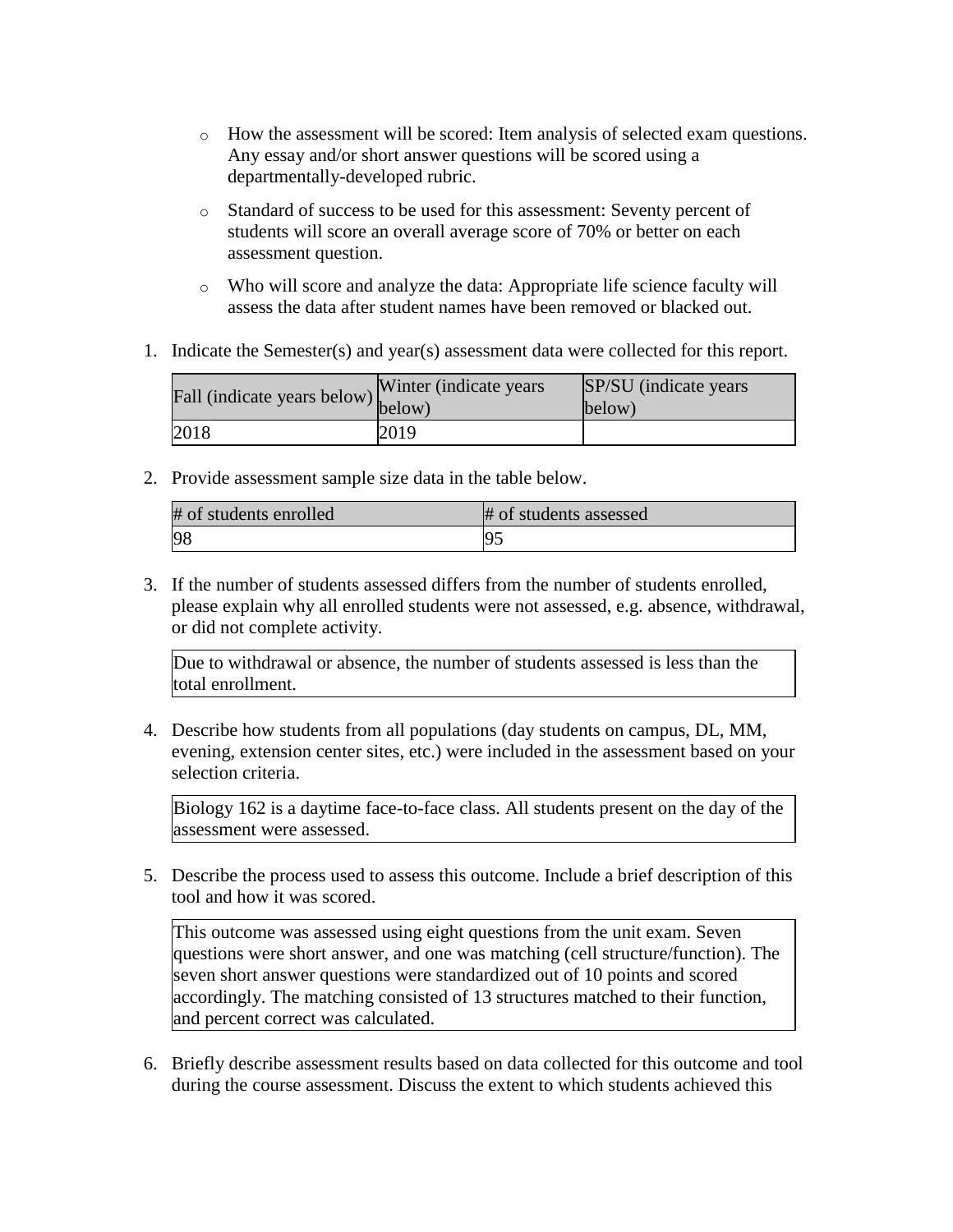learning outcome and indicate whether the standard of success was met for this outcome and tool.

Met Standard of Success: Yes

For this outcome, 84% of the students scored 70% or higher on each question and met the standard of success. The highest student success (89%) was found in the questions about the structure and function of cells, while the lowest student success (76%) was found in the questions about the process of photosynthesis and cellular respiration.

7. Based on your interpretation of the assessment results, describe the areas of strength in student achievement of this learning outcome.

In this outcome, student strengths were specifically in the areas of biological macromolecules, cell structure and function, the Theory of Endosymbiosis, and other forms of photosynthesis and fermentation.

8. Based on your analysis of student performance, discuss the areas in which student achievement of this learning outcome could be improved. If student met standard of success, you may wish to identify your plans for continuous improvement.

Though the students met the standard of success, the pathway-specific questions of photosynthesis and cellular respiration could be improved.

Outcome 2: Describe and identify key components of mitosis, meiosis, genetics, gene expression, development, ecology, evolution and sustainability issues.

- Assessment Plan
	- o Assessment Tool: Departmental Exams
	- o Assessment Date: Fall 2016
	- o Course section(s)/other population: All sections
	- o Number students to be assessed: All students taking the course (up to 24)
	- o How the assessment will be scored: Item analysis of selected exam questions. Any essay and/or short answer questions will be scored using a departmentally-developed rubric.
	- o Standard of success to be used for this assessment: Seventy percent of students will score an overall average score of 70% or better on each assessment question.
	- o Who will score and analyze the data: Appropriate life science faculty will assess the data after student names have been removed or blacked out.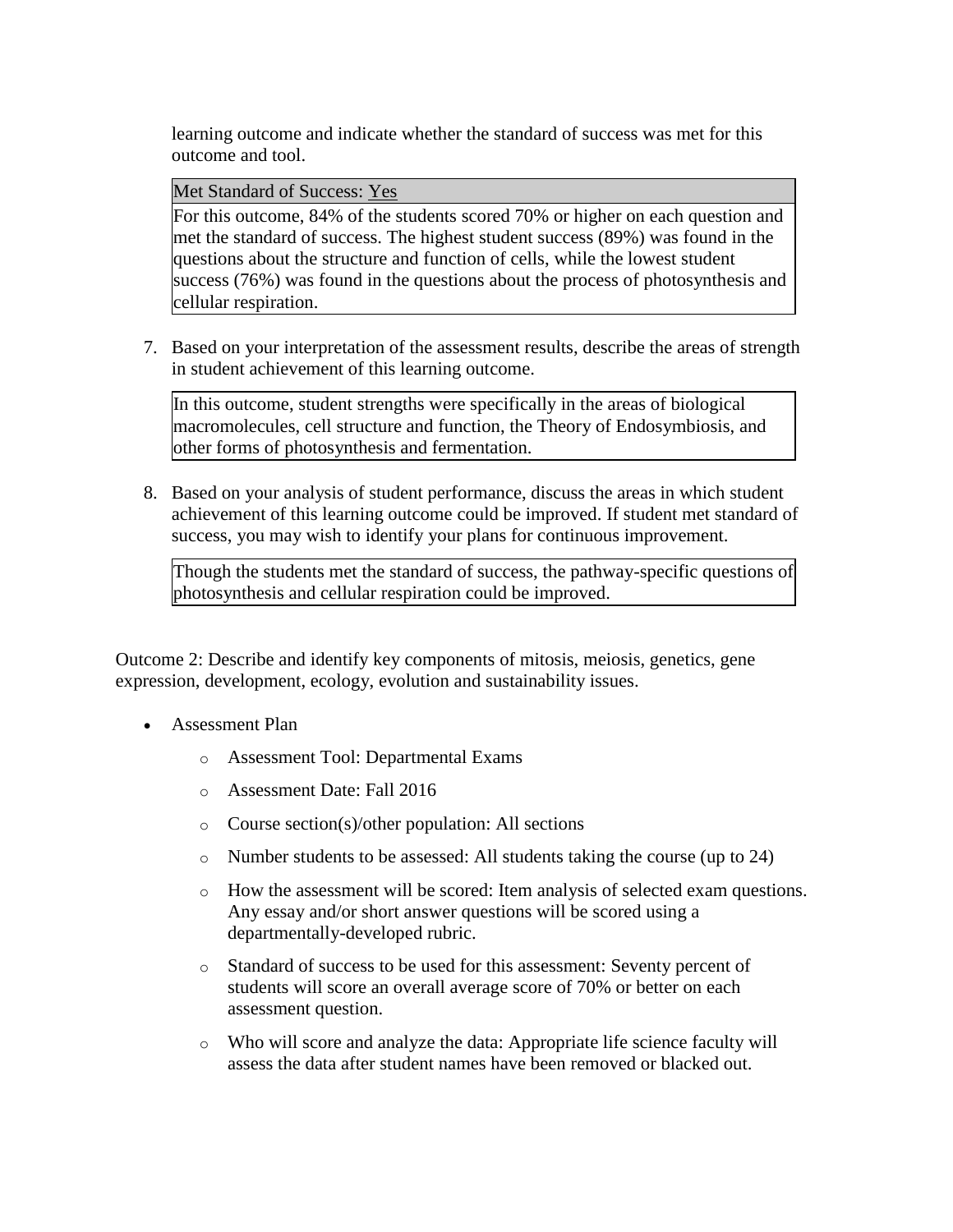1. Indicate the Semester(s) and year(s) assessment data were collected for this report.

| Fall (indicate years below) below) | Winter (indicate years) | SP/SU (indicate years)<br>$\text{below}$ |
|------------------------------------|-------------------------|------------------------------------------|
| 2018                               | 2019                    |                                          |

2. Provide assessment sample size data in the table below.

| # of students enrolled | # of students assessed |
|------------------------|------------------------|
| 98                     | -90                    |

3. If the number of students assessed differs from the number of students enrolled, please explain why all enrolled students were not assessed, e.g. absence, withdrawal, or did not complete activity.

Due to withdrawal or absence, the number of students assessed is less than the total enrollment.

4. Describe how students from all populations (day students on campus, DL, MM, evening, extension center sites, etc.) were included in the assessment based on your selection criteria.

Biology 162 is a daytime face-to-face class. All students present on the day of the assessment were assessed.

5. Describe the process used to assess this outcome. Include a brief description of this tool and how it was scored.

This outcome was assessed using 10 questions from the unit exams. Nine questions were short answer, and one was matching (historical researchers/experiments). The nine short answer questions were standardized out of 10 points and scored accordingly. The matching consisted of 12 reseachers matched to their experiments, and percent correct was calculated.

6. Briefly describe assessment results based on data collected for this outcome and tool during the course assessment. Discuss the extent to which students achieved this learning outcome and indicate whether the standard of success was met for this outcome and tool.

#### Met Standard of Success: No

Overall (10 questions), 80% of the students scored 70% or greater on all but one question (matching), which fell below the threshold at 68%. The highest student success was in the ecology, evolution and sustainability questions (86%).

7. Based on your interpretation of the assessment results, describe the areas of strength in student achievement of this learning outcome.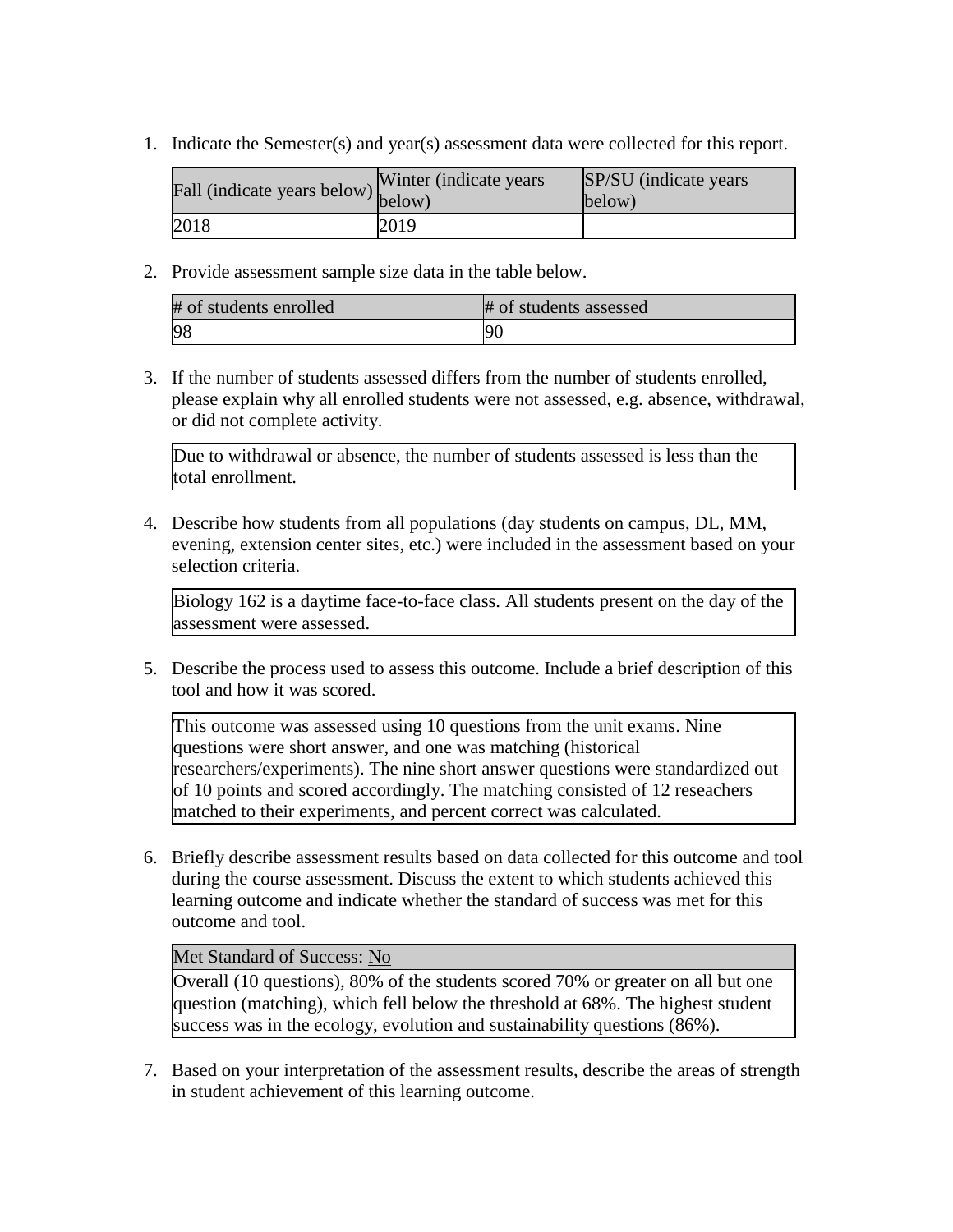In this outcome, student strengths were specifically in the areas of mitosis, evolution and sustainability.

8. Based on your analysis of student performance, discuss the areas in which student achievement of this learning outcome could be improved. If student met standard of success, you may wish to identify your plans for continuous improvement.

Nine of the ten questions met the standard of success. The one that did not was matching the researcher with their experiments. This has always been a trouble spot for students. On future exams, I plan to add the date the research was done on the test and spend more time on the importance of these discoveries.

Outcome 3: Perform lab work to elucidate biological concepts and to develop scientific skills including designing, completing and interpreting a scientific experiment.

- Assessment Plan
	- o Assessment Tool: Departmental lab exams
	- o Assessment Date: Fall 2016
	- o Course section(s)/other population: All sections
	- o Number students to be assessed: All students taking the course (up to 24)
	- $\circ$  How the assessment will be scored: Item analysis of selected exam questions. Any essay and/or short answer questions will be scored using a departmentally-developed rubric.
	- o Standard of success to be used for this assessment: Seventy percent of students will score an overall average score of 70% or better on each assessment question.
	- o Who will score and analyze the data: Appropriate life science faculty will assess the data after student names have been removed or blacked out.
- 1. Indicate the Semester(s) and year(s) assessment data were collected for this report.

| r'all (indicate years below) below) | Winter (indicate years) | SP/SU (indicate years)<br>below) |
|-------------------------------------|-------------------------|----------------------------------|
| 2018                                | 2019                    |                                  |

2. Provide assessment sample size data in the table below.

| # of students enrolled | # of students assessed |
|------------------------|------------------------|
| 98                     | 9 <sub>0</sub>         |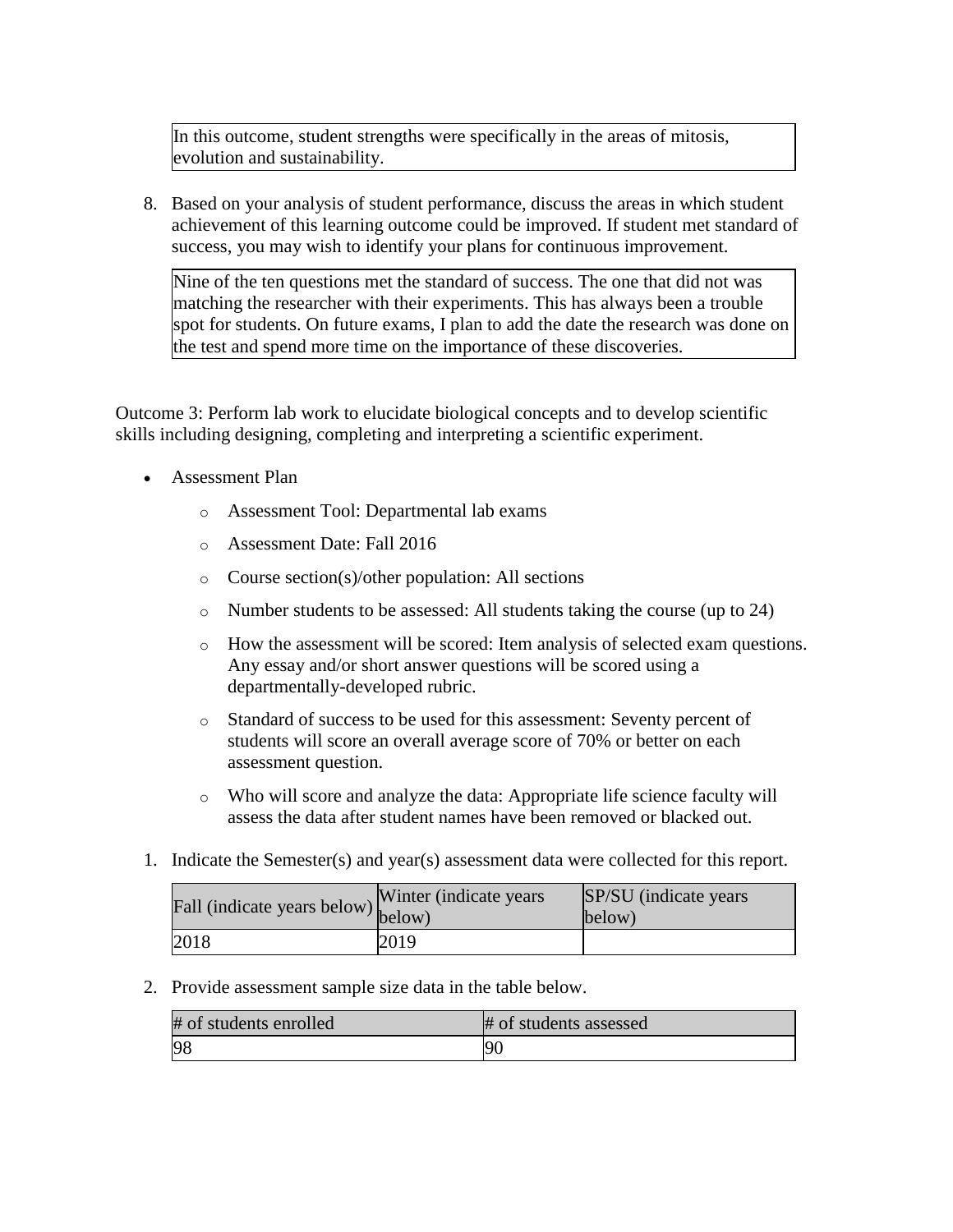3. If the number of students assessed differs from the number of students enrolled, please explain why all enrolled students were not assessed, e.g. absence, withdrawal, or did not complete activity.

Due to withdrawal or absence, the number of students assessed is less than the total enrollment.

4. Describe how students from all populations (day students on campus, DL, MM, evening, extension center sites, etc.) were included in the assessment based on your selection criteria.

Biology 162 is a daytime face-to-face class. All students present on the day of the assessment were assessed.

5. Describe the process used to assess this outcome. Include a brief description of this tool and how it was scored.

The outcome was assessed using 10 multiple choice questions from two lab exams and scored accordingly.

6. Briefly describe assessment results based on data collected for this outcome and tool during the course assessment. Discuss the extent to which students achieved this learning outcome and indicate whether the standard of success was met for this outcome and tool.

Met Standard of Success: Yes

Overall, 81% of the students scored 70% or higher on each question. The lowest average percentage (74%) showed up in questions regarding data and graph analysis, while the highest (91%) showed up in questions regarding sustainability issues and solutions.

7. Based on your interpretation of the assessment results, describe the areas of strength in student achievement of this learning outcome.

In this outcome, student strengths were specifically in the areas of identifying and understanding sustainability issues.

8. Based on your analysis of student performance, discuss the areas in which student achievement of this learning outcome could be improved. If student met standard of success, you may wish to identify your plans for continuous improvement.

Though the students met the standard of success, data and graph analysis could be improved.

Outcome 4: Demonstrate college-level scientific writing skills.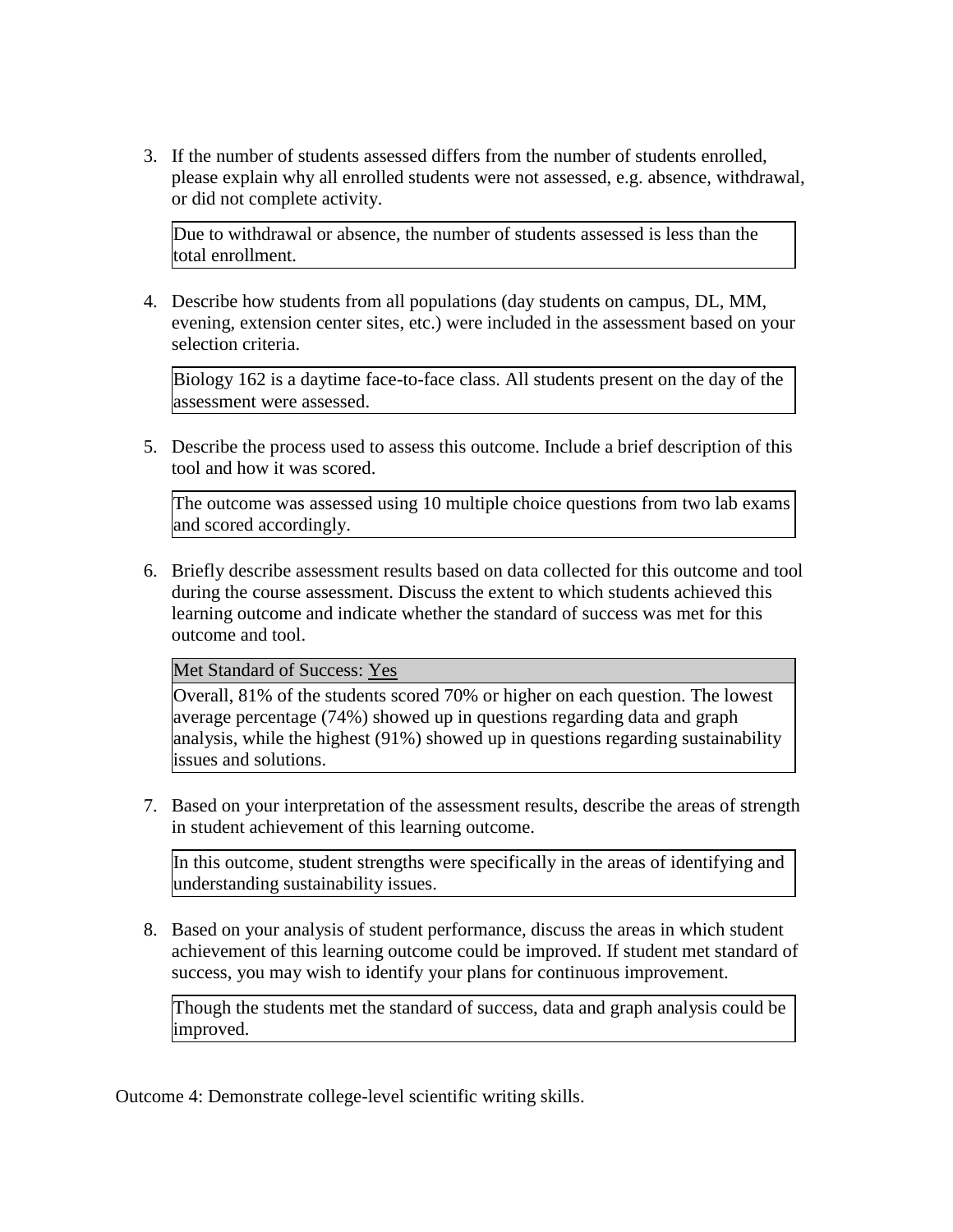- Assessment Plan
	- o Assessment Tool: The final draft of one of the two formal lab reports
	- o Assessment Date: Fall 2016
	- o Course section(s)/other population: all sections
	- o Number students to be assessed: All students taking the course (up to 24)
	- o How the assessment will be scored: Departmentally-developed rubric
	- $\circ$  Standard of success to be used for this assessment: 70% of the students will score 70% or higher
	- o Who will score and analyze the data: Appropriate life science faculty will assess the data after student names have been removed or blacked out.
- 1. Indicate the Semester(s) and year(s) assessment data were collected for this report.

| Fall (indicate years below) below) | Winter (indicate years) | SP/SU (indicate years)<br>below) |
|------------------------------------|-------------------------|----------------------------------|
| 2018                               | 2019                    |                                  |

2. Provide assessment sample size data in the table below.

| # of students enrolled | # of students assessed |
|------------------------|------------------------|
| 98                     | 90                     |

3. If the number of students assessed differs from the number of students enrolled, please explain why all enrolled students were not assessed, e.g. absence, withdrawal, or did not complete activity.

Due to withdrawal or absence, the number of students assessed is less than the total enrollment.

4. Describe how students from all populations (day students on campus, DL, MM, evening, extension center sites, etc.) were included in the assessment based on your selection criteria.

Biology 162 is a daytime face-to-face class. All students present on the day of the assessment were assessed.

5. Describe the process used to assess this outcome. Include a brief description of this tool and how it was scored.

The lab papers were graded using a departmentally-developed rubric with points identified for each section of a scientific paper.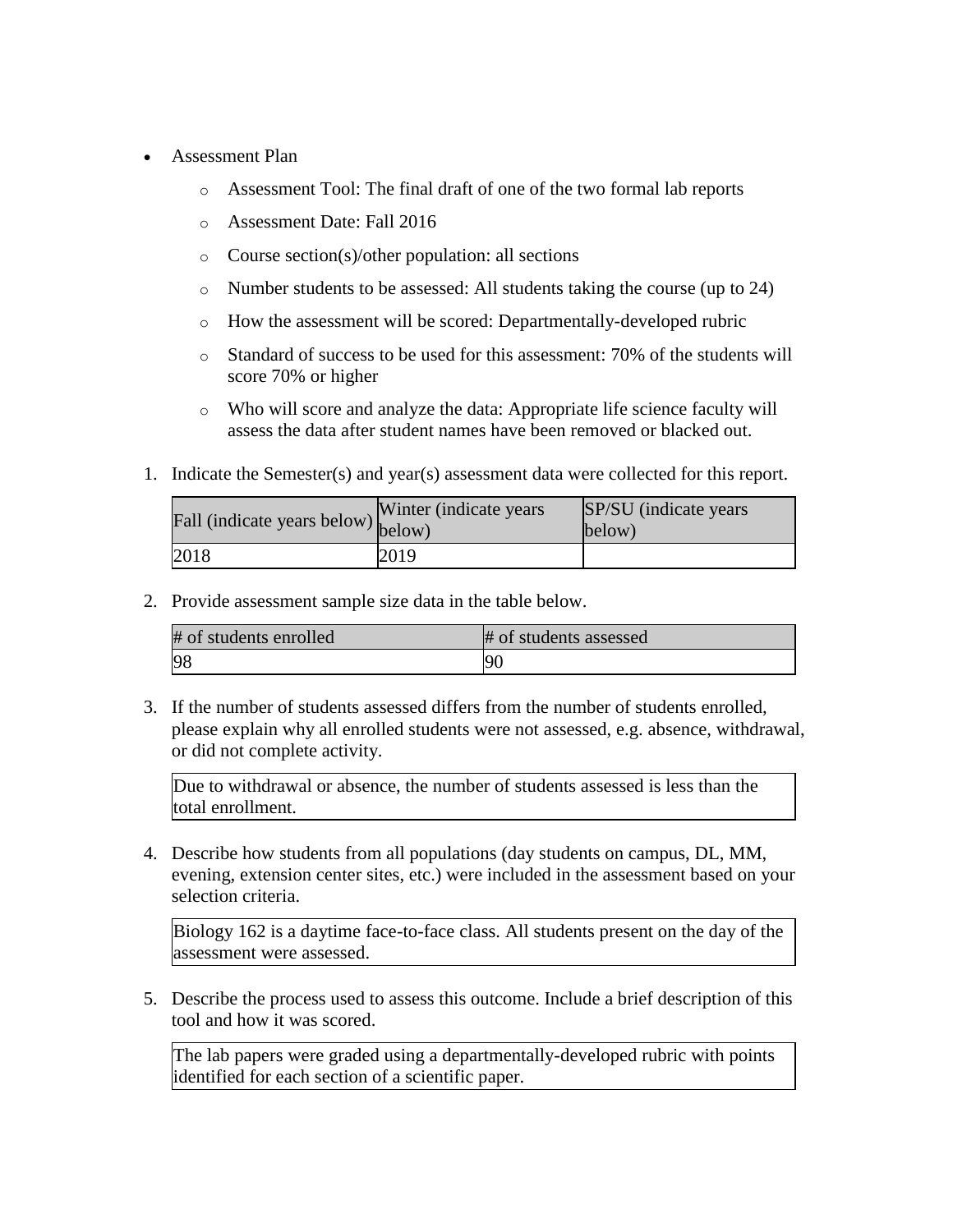6. Briefly describe assessment results based on data collected for this outcome and tool during the course assessment. Discuss the extent to which students achieved this learning outcome and indicate whether the standard of success was met for this outcome and tool.

Met Standard of Success: Yes

For this outcome, 97% of the students scored 70 percent or higher and met the standard of success. Before handing in the final draft, students either had to take the paper to the writing center or email a draft to their instructor for revisions.

7. Based on your interpretation of the assessment results, describe the areas of strength in student achievement of this learning outcome.

In this outcome, almost every student met the standard of success. Having students write two papers during the semester definitely strengthened their scientific writing skills.

8. Based on your analysis of student performance, discuss the areas in which student achievement of this learning outcome could be improved. If student met standard of success, you may wish to identify your plans for continuous improvement.

Almost every student met the standard of success. Those who fell short either handed it in late/incomplete or did not have it peer-reviewed before handing it in.

#### **III. Course Summary and Intended Changes Based on Assessment Results**

1. Based on the previous report's Intended Change(s) identified in Section I above, please discuss how effective the changes were in improving student learning.

This is the first assessment for BIO 162.

2. Describe your overall impression of how this course is meeting the needs of students. Did the assessment process bring to light anything about student achievement of learning outcomes that surprised you?

As a whole, this course is meeting the needs of students moving forward in the field of Biology. Even with having students hand in lab papers for peer review, it still surprised me how high the level of success was with scientific paper writing.

3. Describe when and how this information, including the action plan, was or will be shared with Departmental Faculty.

The information will be shared with faculty at our department meetings. As I am the only lecture instructor for this course, I plan on asking others how to improve the lecture content about past researchers and their impact on the field of Biology.